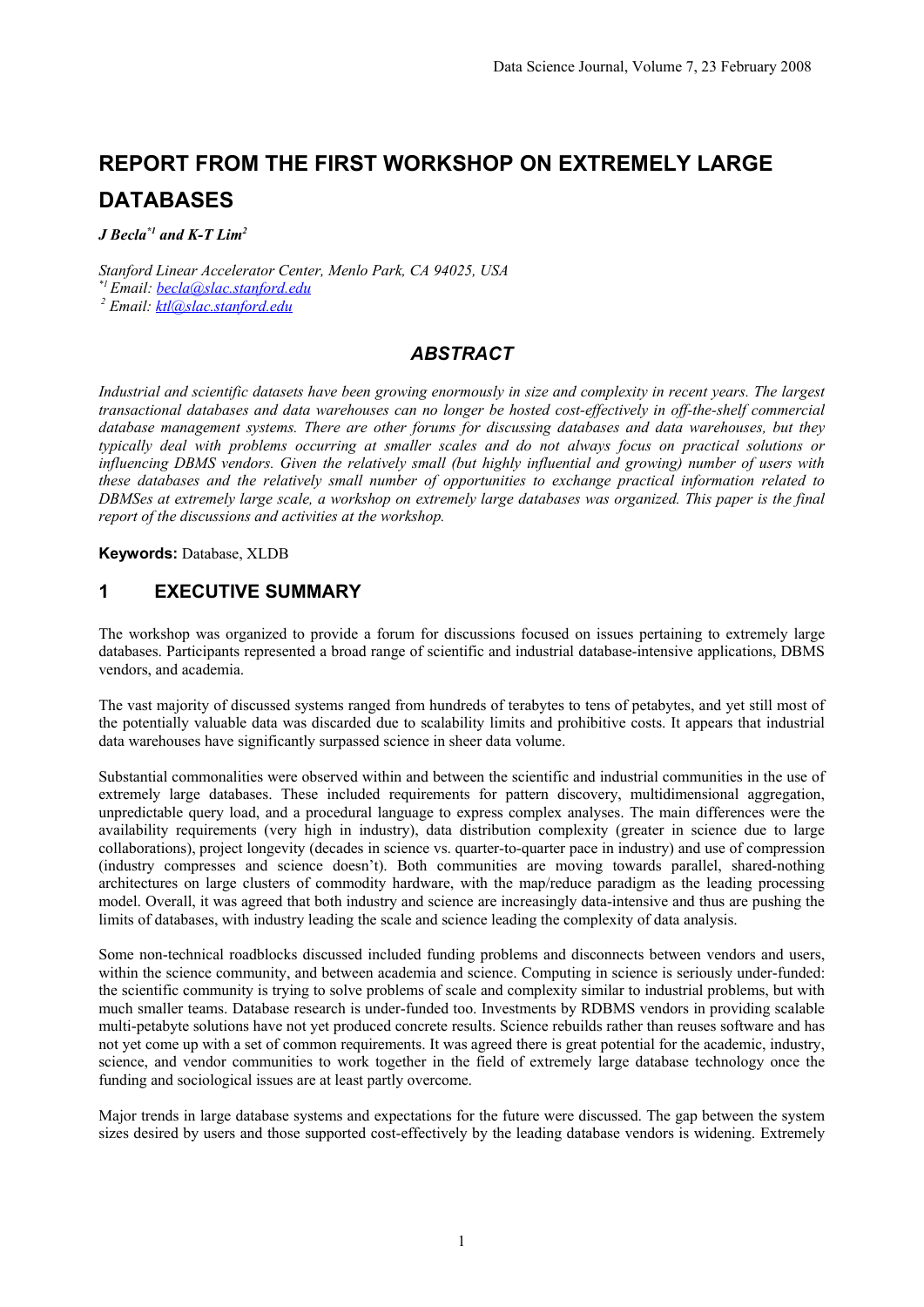large database users are moving towards the use of solutions incorporating lightweight, flexible, specialized components with open interfaces that can be easily mixed and matched with low-cost, commodity hardware. The existing monolithic RDBMS systems face a potential redesign to move in this direction. Structured and unstructured data are coming together; the textbook approach assuming a perfect schema and clean data is inadequate. The map/reduce paradigm popular in many places lacks efficient join algorithms, and therefore it is likely not the ultimate solution. Recent hardware trends will disrupt database technology, in particular the increasing gap between CPU and I/O capability, and emerging solid-state technologies.

Next steps were discussed. It was agreed that collaborating would be very useful. There should be follow-up workshops, and perhaps smaller working groups should be set up. Defining a standard benchmark focused on dataintensive queries and sharing infrastructure ranging from testbed environments to a wiki for publishing information were also highly desired.

### **2 About the Workshop**

The Extremely Large Database (XLDB) Workshop was organized to provide a forum for discussions focused specifically on issues pertaining to extremely large databases. It was held at SLAC<sup>1</sup> on October 25, 2007. The main goals were to:

- identify trends and major roadblocks related to building extremely large databases,
- bridge the gap between users trying to build extremely large databases and database vendors,
- understand if and how open source projects such as the LSST Database can contribute to the previous two goals in the next few years.

The workshop's website can be found at: http://www-conf.slac.stanford.edu/xldb07.

The agenda is reproduced in Appendix A.

The workshop organizing committee was composed of Jacek Becla (chair), Kian-Tat Lim, Andrew Hanushevsky and Richard Mount.

# **2.1 Participation**

Participation in the workshop was by invitation only in order to keep the attendance small enough to enable interactive discussions without microphones and to insure an appropriate balance between participants from each community. Based on feedback from participants and the workshop outcome, this strategy turned out to be very successful.

The workshop was attended by 55 people from industry (database users and vendors), the scientific community (database users) and academia (database research). During the panel discussions, the XLDB user community from industry was represented by AOL, AT&T, EBay, Google and Yahoo!. The database vendors present included Greenplum, IBM, Microsoft, MySQL, Netezza, Objectivity, Oracle, Teradata and Vertica. Academia was represented by Prof. David DeWitt from the University of Wisconsin and Prof. Michael Stonebraker from M.I.T. The scientific community had representation from CERN, the Institute for Astronomy at the University of Hawaii, IPAC, George Mason University, JHU, LLNL, LSST Corp., NCSA, ORNL, PNL, SDSS, SLAC, U.C. Davis and U.C. Santa Cruz.

The user group was selected to represent a broad range of database applications. On the industrial side, these ranged from search engines (Google, Yahoo!) and web portals (AOL) through on-line bidding systems (EBay) and telecom (AT&T). On the scientific side these ranged from high energy physics (LHC, BaBar) and astronomy (SDSS, PanSTARRS, LSST, 2MASS) through complex biological systems. The names and affiliations of all the attendees can be found in Appendix B.

l <sup>1</sup> See the Glossary for definitions of abbreviations used in this document.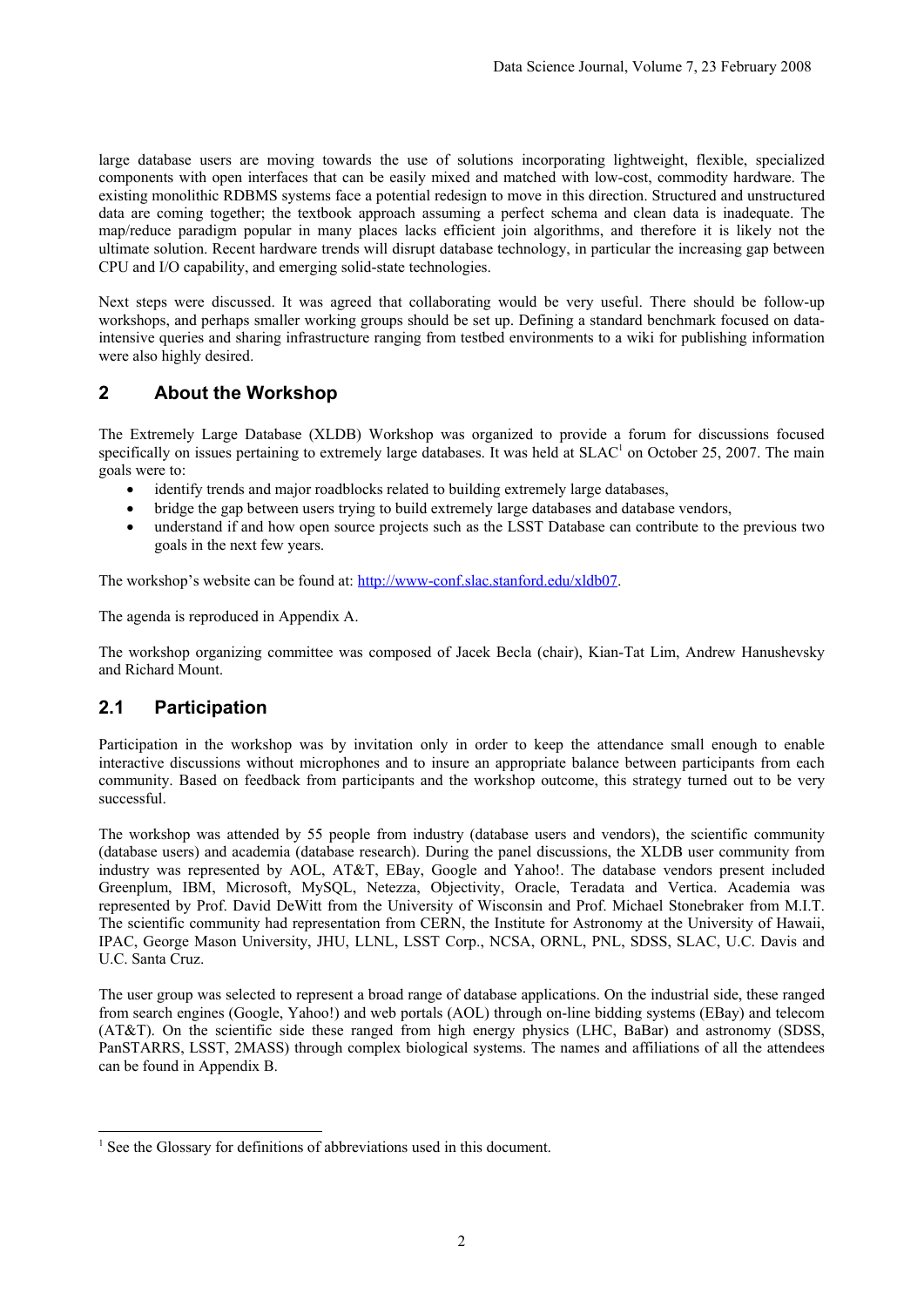### **2.2 Structure**

The workshop was held on a single day to facilitate attendance and encourage constructive discussion. The bulk of the time was spent in highly interactive panel sessions, although there were two initial presentations from the two largest scientific projects: LHC representing today's usage and high energy physics and LSST representing future usage and astronomy. The agenda was divided into three parts:

- user panels from the scientific and industrial communities that were meant to reveal how extremely large databases are used, how they have been implemented, and how the users would like to use them
- vendor and academic responses to the issues heard
- discussion about the future and possible next steps.

# **2.3 About This Report**

The structure of this report does not map directly to the panel organization, as we attempted to capture overall themes and the main threads of discussion.

Section 3 shows how extremely large database systems are used in production now and discusses current technological solutions and problems. Section 4 describes issues related to collaboration among the various groups interested in XLDB. Section 5 summarizes participants' thoughts on the future evolution of XLDB. Section 6 documents the consensus on steps that should be taken next.

We have intentionally de-emphasized the names of specific projects and participants in order to draw out the commonalities and differences within and between the scientific and industrial communities. The Facts in Appendix C give some specifics.

### **3 TODAY'S SOLUTIONS**

This chapter describes the current state of extremely large database technology and practice in both science and industry, as revealed through the panels and discussions at the workshop.

#### **3.1 Scale**

The workshop was intended to discuss extremely large databases. Unsurprisingly, the vast majority of the systems discussed have database components over 100 terabytes in size, with 20% of the scientific systems larger than 1 petabyte. All of the industry representatives had more than 10 petabytes of data, and their largest individual systems are all at least 1 petabyte in size.

Size is measured in more than just bytes, however. Industry systems already contain single tables with more than a trillion rows. Science has tables with tens of billions of rows today; multi-trillion-row tables will be required in less than ten years.

Peak ingest rates range as high as one billion rows per hour, with billions of rows a day common.

All users said that even though their databases are already growing rapidly, they would store even more data in databases if it were affordable. Estimates of the potential ranged from ten to one hundred times current usage. The participants unanimously agreed that "*no vendor meets our database needs*".

#### **3.2 Usage**

The largest databases described are variations on the traditional data warehouse used for analytics. Common characteristics include a write-once, read-many model; no need for transactions; and the need for simultaneous load and query to provide low-latency access to valuable fresh data. These analytical systems are typically separate from the operational, often on-line transaction processing (OLTP), systems that produce the data.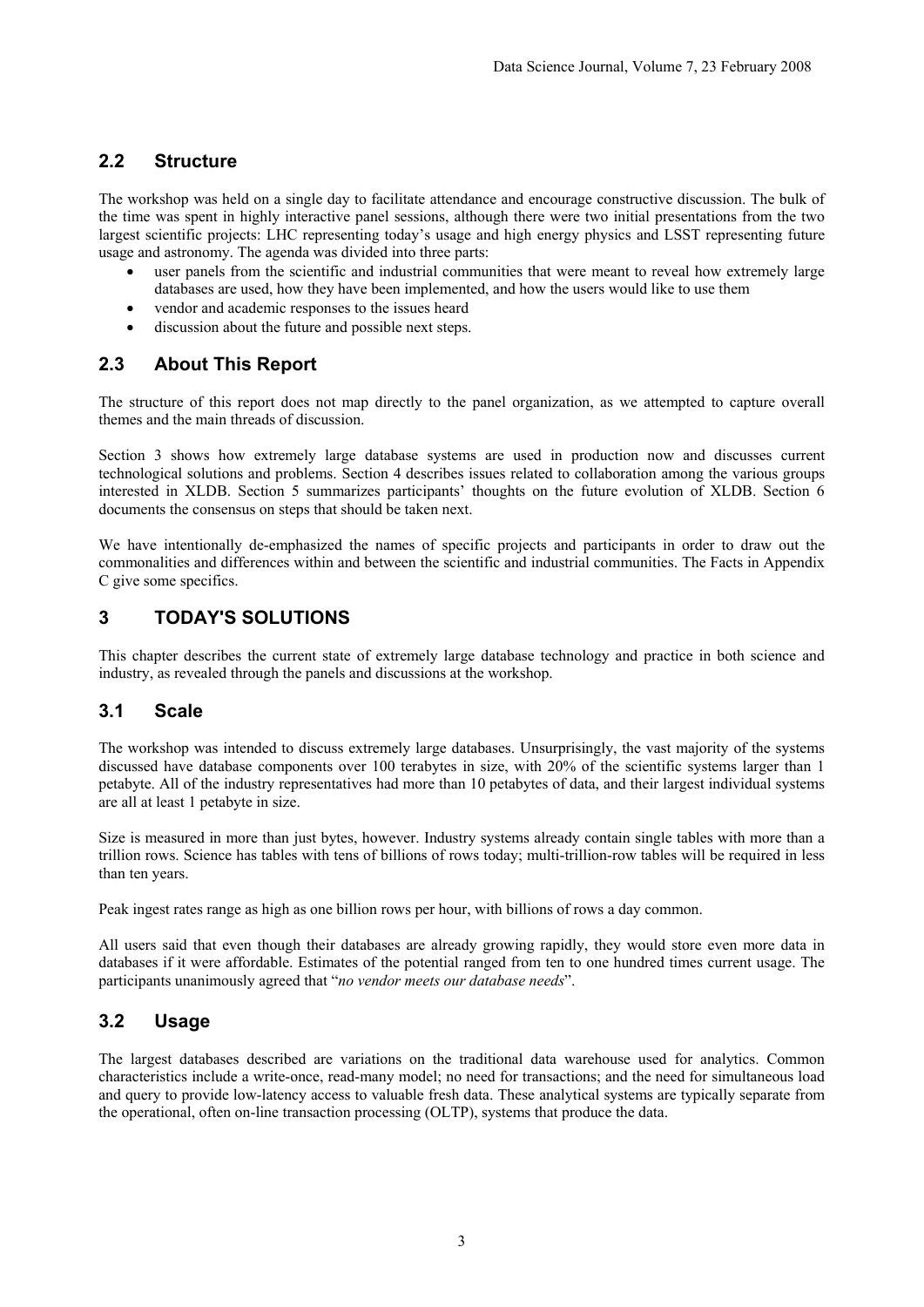Representatives from both science and industry described highly unpredictable query loads, with up to 90% of queries being new. An incisive phrase used to describe this was "*design for the unknown query*". Nevertheless, there are common characteristics here, too. Most of the load involves summary or aggregative queries spanning large fractions of the database. Multidimensional queries involving value or range predicates on varying subsets of a large set of attributes are common. While science has been able to develop specialized indexes in some cases, the lack of good general index support for these queries leads to the frequent use of full table scans. To deal with the variability, it was suggested that well-designed systems would monitor their own usage and allow adaptation to the current query load.

As mentioned above, not all the data required by the various projects represented are going into databases today. Some are being discarded, but other data that are less queriable and do not require other database features such as transactions are being managed in alternative, cheaper, more scalable ways like file systems. Most scientific users and a few industrial users store aggregate data in a database while leaving the detailed information outside.

There are other uses of databases, of course. Critical transaction-oriented data management needs are almost universally handled by databases, typically using an off-the-shelf RDBMS. Operational data stores requiring low latency and high availability but with strictly defined query sets were also described. These other uses tend not to be the very largest databases (although they might be the metadata for the largest custom-designed databases).

These many uses often require the use of multiple database packages, with each used in its area of expertise. For example, an off-the-shelf RDBMS might be used as the source of data for a custom map/reduce analysis system, or, inverting the flow, an off-the-shelf RDBMS might be used to hold quick-access aggregates from a different system.

# **3.3 Hardware and Compression**

In order to achieve the scalability necessary to handle these extremely large database sizes, parallelism is essential. I/O throughput was often mentioned as being more important than raw CPU power, although both groups, especially science, have some complex CPU-intensive processing. Most systems use a shared-nothing architecture in which the data was typically partitioned horizontally by row. The total number of nodes used in parallel in a single cluster range as high as tens of thousands for industry, thousands for science.

Increasing the number of nodes exponentially increases the chance of failure. In fact, hardware failures are so common in large systems that they must be treated as a normal case. Today's predominant solution for these clusters is to handle hardware failures through software, rather than relying on high-end hardware to provide high availability. Once software-based, transparent failure recovery is put into place, modestly greater failure probabilities (as high as 4-7% per year for disks in one report) do not affect the overall system availability. Many projects in both science and industry are thus able to use low-end commodity hardware instead of traditional "big iron" shared memory servers. This approach is also typically associated with the use of local disks, rather than network-attached storage or SAN. The number of disk drive spindles is seen as being more important than the total amount of storage, dramatically so for random-access systems. One of the advantages of map/reduce type systems is that they decrease the need for random access.

These large systems also require a large amount of power, cooling, and floor space; the database component of the system was cited as often being one of the largest contributors, as disk arrays can produce large amounts of heat.

One way of conserving both disk space and I/O bandwidth is to compress the data. Everyone in industry is compressing their data in some fashion. The scientific projects, on the other hand, do not typically compress their data, as the structure and composition of the data apparently do not permit compression ratios sufficient to justify the CPU required.

# **3.4 SQL and the Relational Model**

The relational model and the SQL query language have been very successful since the "Great Debate" many years ago. Keeping the data and processing models simple has given them great power to be used in many diverse situations. Many users felt constricted by the implementations available in off-the-shelf RDBMS packages, however.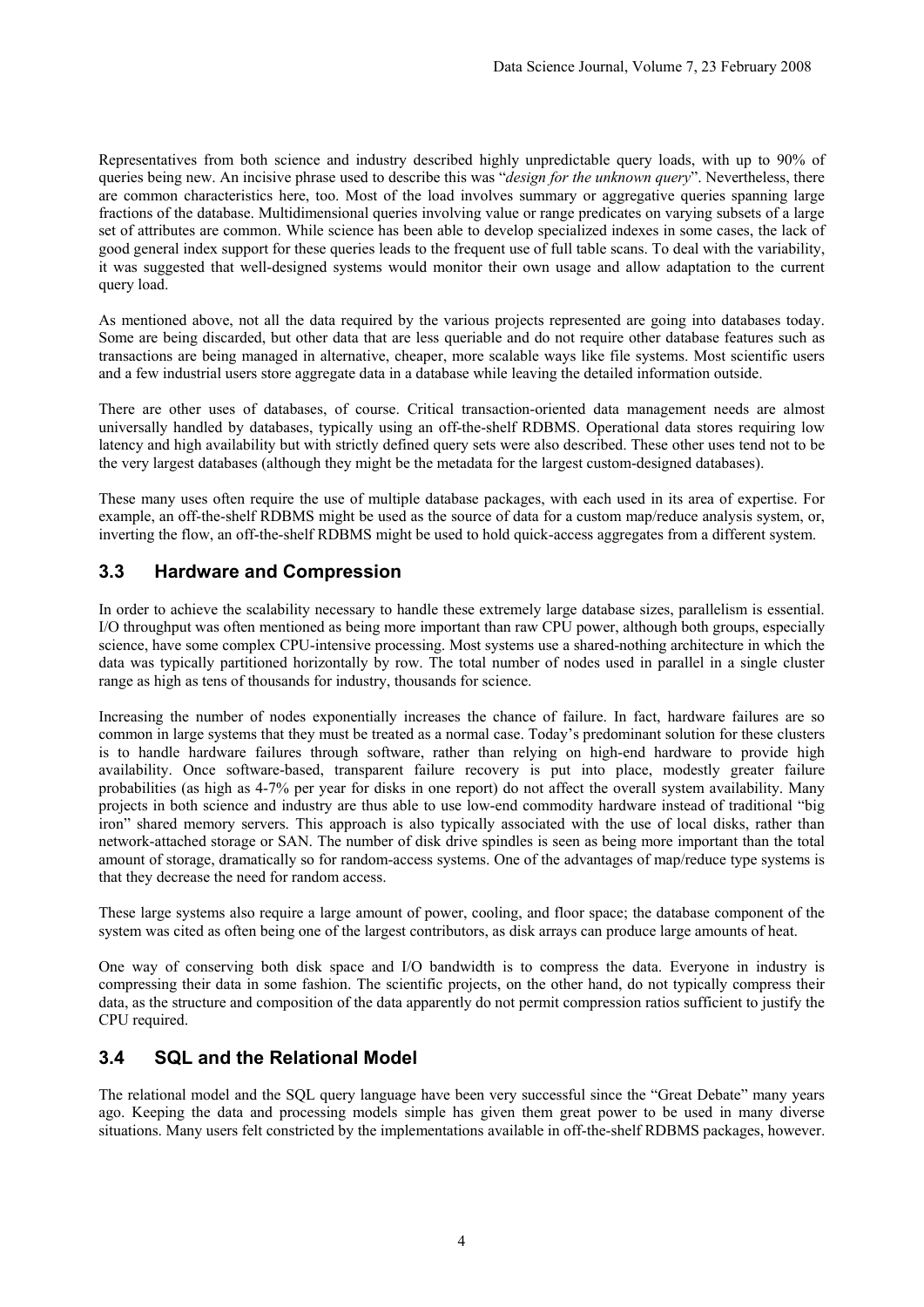Often industrial data originates in fully-normalized OLTP systems but then is extracted into denormalized or even semi-structured systems for analysis; it is rare for scientific data (but not metadata) to ever be stored in fullynormalized form. The poor performance of general-purpose billion-to-trillion-row join operations has led users to pre-join data for analysis or use the map/reduce paradigm<sup>1</sup> for handling simple, well-distributed joins.

With full table scans being common, as mentioned above, indexing is of lower priority, although the partitioning scheme is inherently a first-level index. Column-oriented stores are playing an increasing role in these large systems because they can significantly reduce I/O requirements for typical queries.

Procedural languages are required by both science and industry for processing and analyzing data. In industry, higher-level languages such as Sawzall<sup>2</sup>, Pig<sup>3</sup>, or the Ab Initio  $ETL<sup>4</sup>$  tool were mentioned. In science, lower-level languages such as  $C++$  tend to be used.

When industry does use SQL for analytics, the queries are most often generated by tools, rather than hand-coded, with one project reporting as many as 90% of queries being tool-driven. In science, hand-coded queries are common, with even lower-level programmer-level access frequent, as query-generating tools have been tried and generally found insufficient.

Object-relational adapters and object-oriented databases are not felt to be appropriate, at the current level of development, for these extremely large databases, particularly the warehouse-style ones.

Overcoming the barriers to mapping scientific data into the relational model or developing useful new abstractions for scientific data and processing models are seen as necessities to allow scaling of both hardware and people as new extremely large databases are built. Jim Gray worked hard to overcome this barrier, successfully showing in several cases that science can use relational systems.

# **3.5 Operations**

Industrial systems typically require high availability, even during loading and backup. These systems are often integrated into essential business processes. Science, on the other hand, can often deal with availabilities as low as 98%, although not if the downtime interrupts long-running complex queries.

Smaller databases that are components of these systems may require more than just high availability: they may also need to provide real-time or near-real-time response. Examples occur in both science, where detector output must be captured, and industry, where immediate feedback can translate directly into revenue. One industrial project processes as much as 25 terabytes of streaming data per day. On the other hand, some scientific databases may be released as infrequently as once per year, preceded by reprocessing with the latest algorithms and intensive quality assurance processes.

Manageability of these systems was deemed important. Neither group can afford to have a large number of database administrators, or to scale that number with the size of the system.

Replication of data and distribution of systems across multiple sites, sometimes on a worldwide basis, is necessary for both groups to maintain availability and performance, but it does add to the manageability headaches. Science is particularly impacted here, as its collaborations often involve tens to hundreds of autonomous partners around the globe operating in radically different hardware, software, network and cultural environments with varying levels of expertise, while industry can exert firmer control over configurations.

l http://labs.google.com/papers/mapreduce-osdi04.pdf

<sup>2</sup> http://labs.google.com/papers/sawzall-sciprog.pdf

<sup>3</sup> http://incubator.apache.org/pig/

<sup>4</sup> http://www.abinitio.com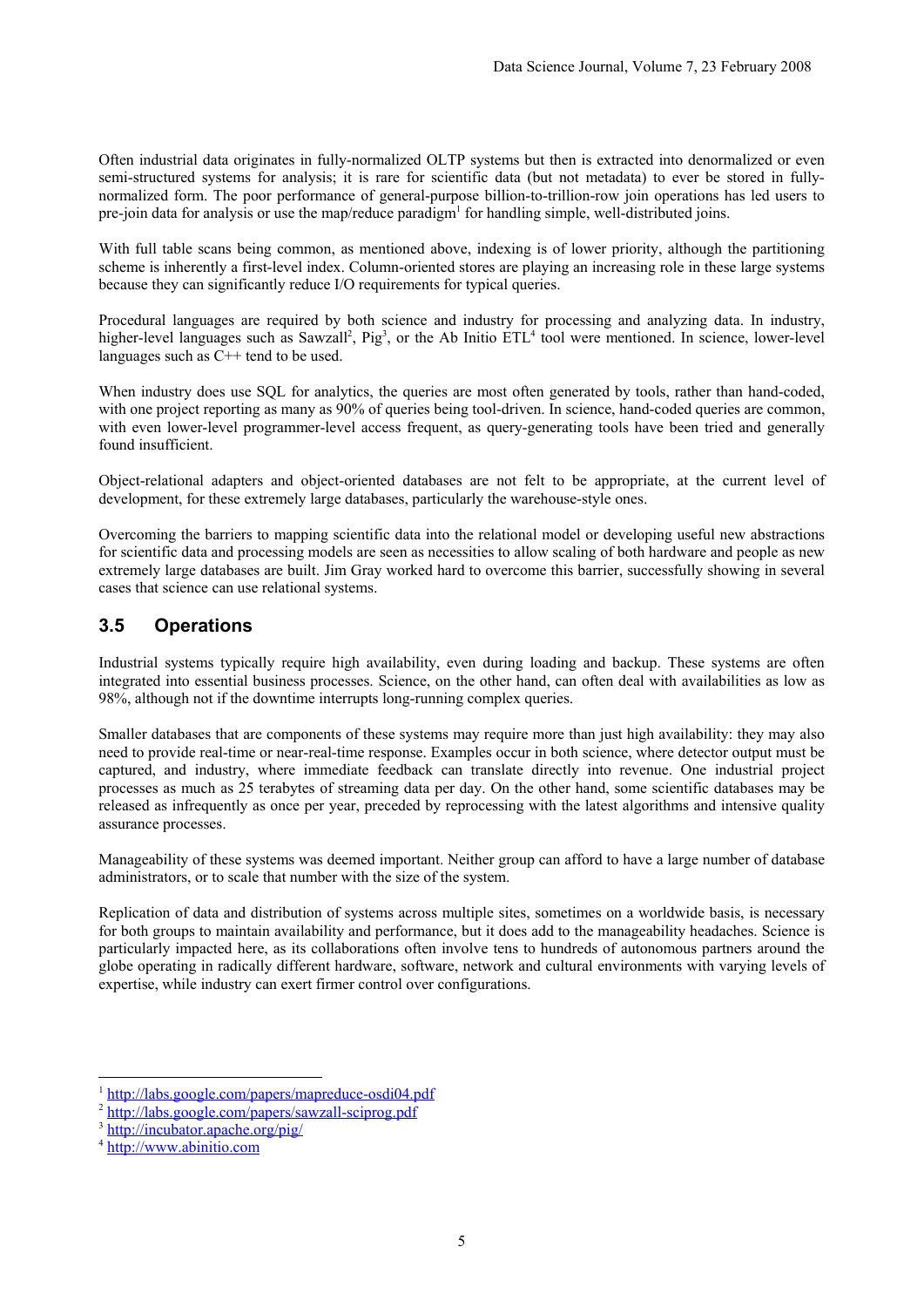#### **3.6 Software**

While industry may have more resources than science, both do not want to pay more than necessary for database solutions. Both groups often use free and/or open source software such as Linux, MySQL, and PostgreSQL extensively to reduce costs. Both groups also write custom software, although at different levels. Industry tends to implement custom scalable infrastructure, including map/reduce frameworks and column-oriented databases, which provides abstraction for programmers and eventually analysts. Science tends to implement custom top-to-bottom analysis, utilizing minimal data access layers that nevertheless provide isolation from underlying storage to enable implementation on environments that may be heterogeneous across varying locations and across the lifetime of longrunning projects.

Stereotypically, industry is fast-moving, operating on a quarter-to-quarter or month-to-month basis, while science moves at a slower pace with decade-long projects. In actuality, industry needs to amortize infrastructure development over multi-year timeframes, while science needs to plan to upgrade or replace technology in midproject. Software in both cases is continually evolving with new requirements and features.

All participants expressed a need for performing substantial computation on data in databases, not just retrieving it. Extracting patterns from large amounts of data and finding anomalies in such data sets are key drivers for both groups. These analytic, discovery-oriented tasks require near-interactive responses as hypotheses must be repeatedly tested, refined, and verified. The algorithms required to generate useful attributes from scientific data today are often orders of magnitude more computationally expensive, particularly in floating point operations, than those found in industry. As a result, science tends to do more precomputation of attributes and aggregates than industry, though this slows down the discovery process.

The map/reduce paradigm has built substantial mind-share thanks to its relatively simple processing model, easy scalability, and fault tolerance. It fits well with the aforementioned need for full table scans. It was pointed out that the join capabilities of this model are limited, with sort/merge being the primary large-scale method being used today.

#### **3.7 Conclusions**

There are substantial commonalities within and between the scientific and industrial communities in the use of extremely large databases. Science has always produced large volumes of data, but contemporary science in many different fields of study is becoming increasingly data-intensive, with greater needs for processing, searching, and analyzing these large data sets. Databases have been playing an increasing role as a result. Industrial data warehouses have surpassed science in sheer volume of data, perhaps by as much as a factor of ten.

The types of queries used by industry and science also exhibit similarities, with multidimensional aggregation and pattern discovery common to both. The overall complexity of business analyses is still catching up to that of science, however.

The relational model is still relevant for organizing these extremely large databases, although industry is stretching it and science is struggling to fit its complex data structures into it.

Both communities are moving towards parallel, shared-nothing architectures on large clusters of commodity hardware, with the map/reduce paradigm as the leading processing model.

# **4 COLLABORATION ISSUES**

This chapter summarizes non-technological roadblocks and problems hindering the building of extremely large database systems, including sociological and funding problems, as revealed through the panels and discussions at the workshop. In some cases possible solutions were discussed.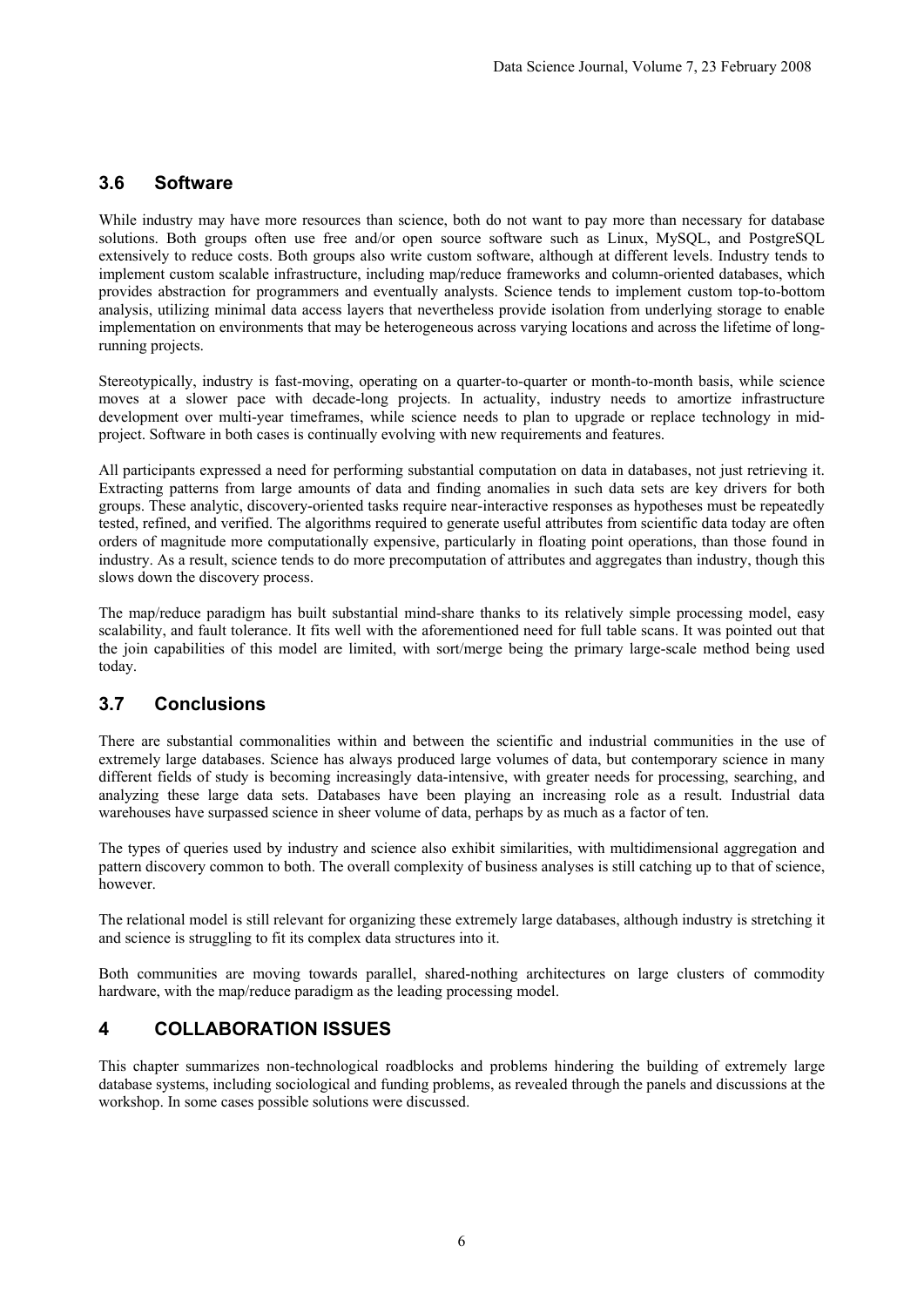# **4.1 Vendor/User Disconnects**

The scale of databases required in both science and industry has been increasing faster than even the best RDBMS vendors can handle. Vendors have been working with large customers, learning how best to apply existing technologies to the extremely large scale and discovering requirements for the future, but they are still generally seen as not keeping up. The overall feeling was that they may be building on lagging indicators, instead of leading, resulting in their creating solutions for yesterday's problems. The perception of users was that "*existing RDBMSes could now easily solve all the problems we had five years ago, but not today's problems*". One possible explanation that was mentioned is insufficient exposure of the database vendors to real-world, large scale production problems; there was even a suggestion that vendor representatives should rotate through customer sites to get a better feel for how they operate.

# **4.2 Internal Science Disconnects**

A common perception outside of the scientific community is that that community is inefficient at software development: it rebuilds rather than reuses. One reason cited for this inefficiency was the "free labor" provided by graduate students and post-docs; treating this labor as zero-cost means that sharing code provides little value. On the other hand, significant portions of scientific software cannot be reused, even within the same science, as it performs specialized computations that are tightly coupled with experimental hardware, such as calibration and reconstruction.

The longevity of large scientific projects, typically measured in decades, forces scientists to introduce extra layers in order to isolate different components and ease often unavoidable migrations, adding to system complexity. Unfortunately, those layers are typically used only to abstract the storage model and not the processing model.

In conclusion, the scientific community needs to try harder to agree on common needs, write more efficient software and build more sharable infrastructure to the extent possible.

#### **4.3 Academia/Science Disconnects**

In the past, computer scientists working in the database area have tried to collaborate with scientists. These efforts generally failed. Technical failures included difficulties with supporting arrays, lineage, and uncertainty in databases. Social failures included mismatched expectations between the two groups, with computer science able to produce prototypes while science was anticipating production-quality systems. This resulted in a lack of adoption of new techniques and consequently a lack of feedback on the usefulness of those techniques. Jim Gray was much lauded as the exceptional person who managed to span the divide between the two communities by dint of full-time work and his ability to leverage the resources of Microsoft.

A suggestion to have computer science graduate students work in science labs was deemed infeasible. Science project timescales are too long to enable the students to have sufficient publications to provide good career prospects.

It is possible for the scientific community to reengage academia. Both sides must be willing to partner and set reasonable expectations. Science must take data management and databases seriously, not treat them as an afterthought. The primary need is for the community to develop a set of distilled requirements, including building blocks such as desired data types and operations. Projects might contribute key data sets to a data center where academics could access and experiment with them.

# **4.4 Funding Problems**

The high-end commercial systems are very expensive to purchase and to operate. Science certainly cannot afford commercial systems, and even industry has balked at the price tags. Industry has responded by investing in building custom database systems that are much more cost-effective, even though the cost of development can only be amortized across internal customers. Science, meanwhile, has underinvested in software development. With problems of similar scale and complexity to industry, the scientific community is trying to get by with much smaller teams. While industry does need to move faster and thus has shorter development timescales, its return-oninvestment timescales are similarly shortened.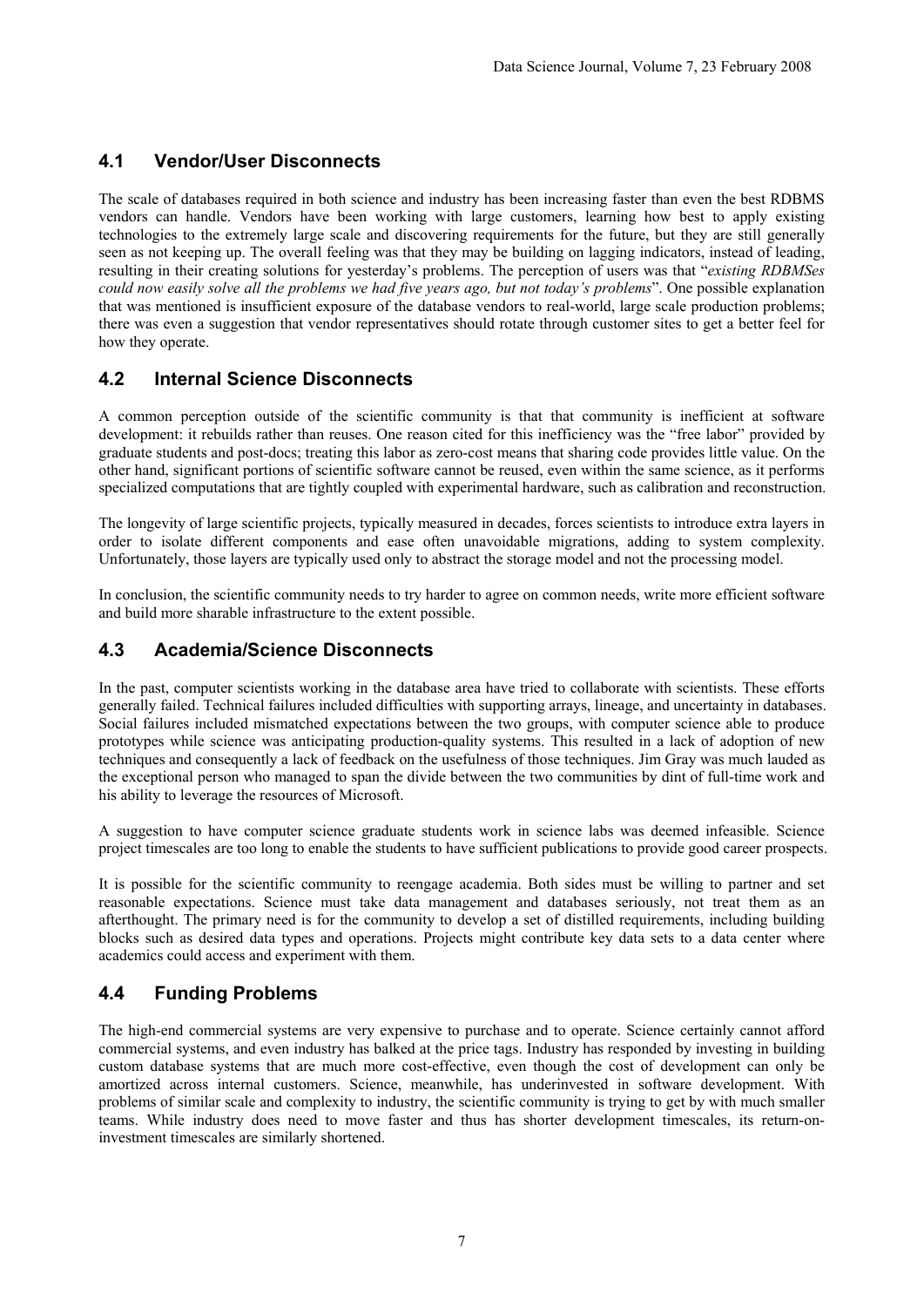Database research within computer science was felt to be underfunded as well. The result has been a lack of major changes and discoveries in the database field since the introduction of the relational model. One pithy commenter said, "*twenty years of research, and here we go, we have map/reduce*."

#### **4.5 Conclusions**

There is great potential for the academic, industry, science and vendor communities to work together in the field of extremely large database technology. Past difficulties that have limited progress in this area must be overcome, and increased funding for database research and scientific infrastructure must be obtained.

#### **5 THE FUTURE OF XLDB**

This chapter describes trends in database systems and expectations for the future. These were the subject of several discussions, primarily during the vendor and academic panels.

### **5.1 State of the Database Market**

Based on the discussions at the workshop, standard RDBMS technology is not meeting the needs of extremely large database users. The established database vendors do not seem to be reacting quickly enough to the new scale by adapting their products. It appears instead that the gap between the system sizes they support cost-effectively and those desired by users is widening.

Meanwhile, open source general purpose RDBMS software is becoming more capable and gaining in performance, at a low price point. Some of these systems include open interfaces that allow users to plug customized components such as storage engines into a standard, well-tested framework to tune the product to their needs. The open source database community has not yet solved the scalability problems either, but users willing to invest in custom development have found this software useful as components of larger scalable systems.

Simultaneously, specialized niche engines, including object-oriented, columnar, and other query-intensive, non-OLTP databases, are increasingly finding traction on the large-scale end. Order of magnitude improvements in minimizing I/O through compression and efficient clustering of data, effortless scalability, and the resulting gains in the ratio of performance to price make the deployment of these systems worthwhile, despite their unique nature and difficulties with interoperability.

The traditional RDBMS vendors are facing increased competition because of these trends. One participant provocatively suggested that as a result, they will fade away in the next ten to twenty years. Even if that proves not to be the case, they will likely have to undergo a substantial redesign to succeed in the extremely large database market.

People managing very large data sets strongly dislike monolithic systems. Such systems are inflexible, difficult to scale and debug, and tend to lock the customer into one type of hardware, frequently the high-end, expensive type. The emerging trend is to build data management systems from specialized, lightweight components, mixing and matching these components with an appropriate mixture of low-cost, commodity hardware (CPU, memory, flash, fast disks, slow disks) to achieve the ultimate balance.

Structured and unstructured data are coming together. The textbook approach assuming a perfect schema and clean data is inadequate. Today's analyses on very large data sets must handle flexible schemas and uncertain data yielding approximate results.

The map/reduce paradigm is gaining acceptance by virtue of its simple scalability. It will likely not be the final answer as its lack of join algorithms beyond sort/merge will prove to be an increasing limitation.

Finally, it was observed that academic computer scientists are not focusing on core database technology any more. Data integration has taken over as the hot topic in the field.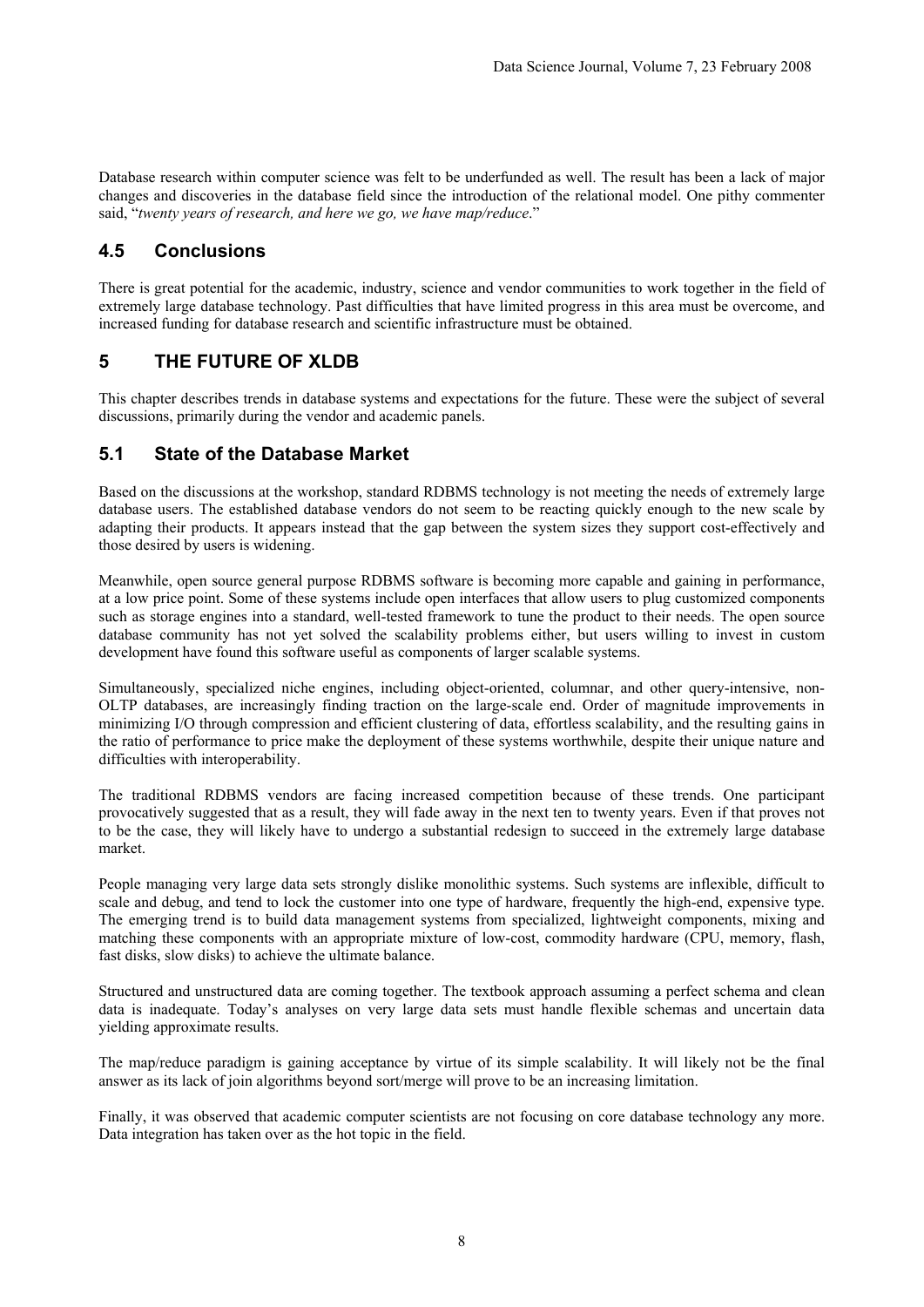# **5.2 Impact of Hardware Trends**

The number of CPU cores / processing power is increasing rapidly. For this reason alone, databases will have to go massively parallel to consume multi-core CPUs. This parallelization will need to take place at all levels of the software, including both query execution and low-level internal processing.

It is very unclear if and when we might see true optical computers. Such technology, once available, would certainly be very disruptive for databases.

Disks are becoming bigger, and denser. The raw disk transfer rates have improved over the years, but the I/O transaction rate which is limited by disk head movements has stalled; disks are effectively becoming sequential devices. This severely impacts databases, which frequently access small random blocks of data.

Participants emphasized that power and cooling is often overlooked. Databases are typically the single biggest consumer of power in a complete system, primarily due to their spinning disks which generate a lot of heat. It seems inevitable that disk technology will be replaced in the not-too-distant future by a solid-state, no-moving-parts solution. One of the most promising candidates is flash memory. Large-scale deployment of flash, with its randomaccess abilities, would completely change the way large data sets are managed, having a large effect on how data is partitioned, indexed, replicated and aggregated.

# **5.3 Conclusions**

The next decade will be very interesting. Trends in hardware and software will enable the construction of ever-larger databases, and an increased level of research from the academic community and database vendors could significantly simplify building these systems. These trends include the movement towards massively parallel commodity boxes and solid-state storage and the simultaneous evolution of software towards both lightweight components and specialized analysis engines.

# **6 NEXT STEPS**

There was unanimous agreement that we should not stop with this one workshop, but that this should instead mark the start of a long, useful collaboration. Some agonized over their lack of available time, but the overall sentiment was, "*if you can't spend some time on collaborating, extremely large databases are not your core problem*". Specifically it was agreed that we should:

- conduct another workshop
- try to setup smaller working  $group(s)$
- try to define a standard benchmark focused on data-intensive queries
- set up shared infrastructure, ranging from testbed environments to a wiki for publishing information, including "war stories" of experiences that could be useful to others
- raise awareness by writing a position paper, creating an entry in Wikipedia, and other actions.

# **6.1 Next Workshop**

Participants felt that the next workshop should be similar to the first one. It should be held approximately one year after the first, giving time for progress to be made in smaller working groups and for several projects to accumulate experience, including LHC, PanSTARRS, and the Google/IBM/academic cluster.

The workshop should probably be extended to two or possibly three days to enable more detailed sharing and more extensive discussion. Now that the content and value of the session has been established, attendees will be able to justify additional time away from their offices. At more than one day long, attaching the workshop to an existing conference was thought to extend travel times too much, so it is best kept separate.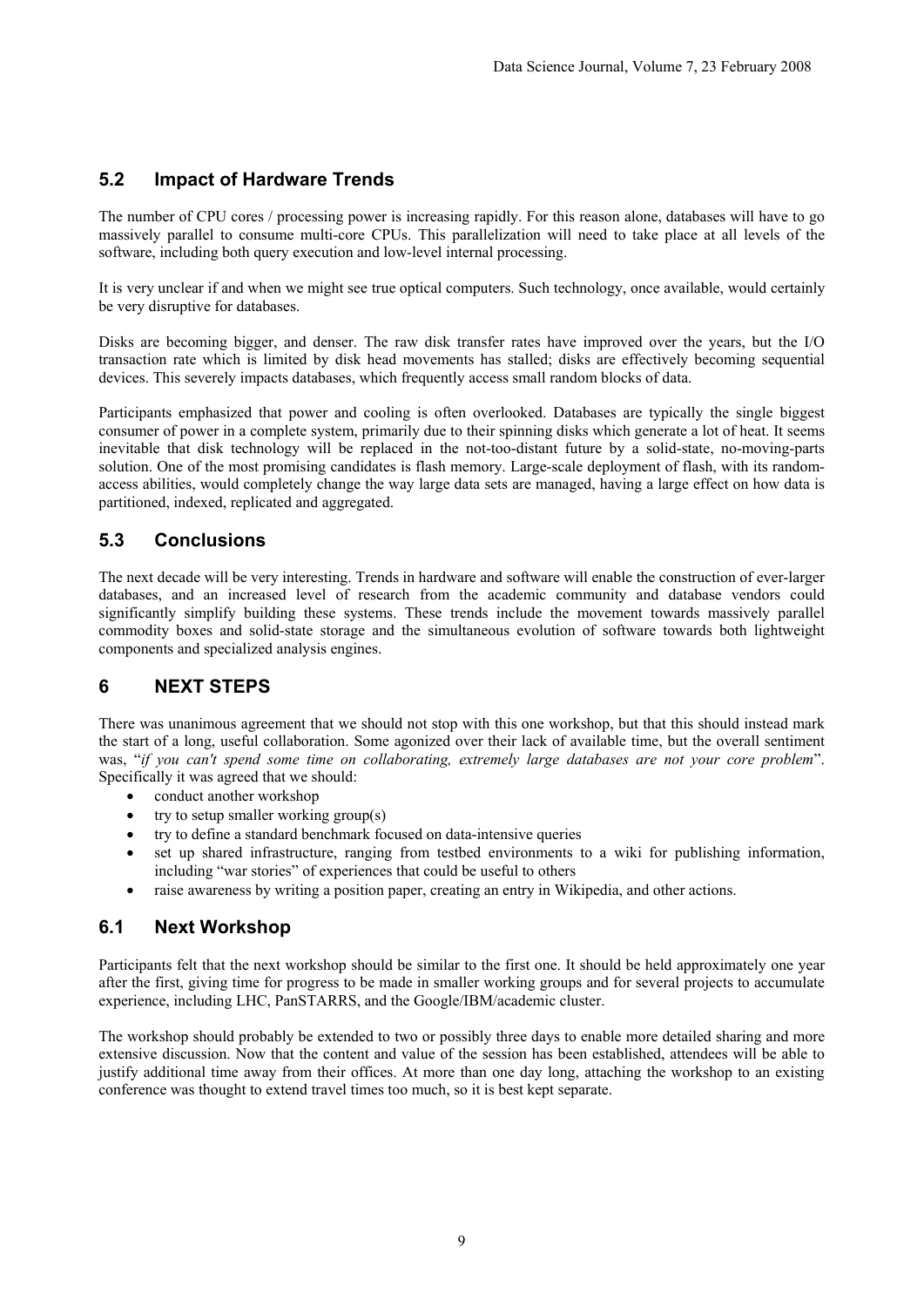"Neutral ground" was thought to be better than a vendor or industry location. While there is undoubtedly selection bias present, the participants felt that holding the workshop in the San Francisco Bay Area minimized travel for the greatest number. We could meet at SLAC again; Asilomar<sup>1</sup> was also mentioned as a possibility.

The number of attendees should not be significantly expanded, as it would be hard to make progress with a much larger group. Participation should remain by invitation only.

The content of the next workshop should focus more on experience sharing to fully bring out commonalities that can be developed into community-wide requirements. If vendors are present, users wanted to be able to question them more.

# **6.2 Working Groups**

The discussion at the workshop was at a relatively high level. It was agreed we need to dive deeper into specific problems. One example that was frequently given was that academics would like to better understand scientific needs. To tackle these problems, smaller dedicated working groups that could meet separately at more frequent intervals would be desirable. A possible agenda for a science/computer science meeting might include:

- developing a common set of requirements for scientific databases including difficult queries, a limited number of desired primitive data types, and a small set of algebraic operators
- developing a mechanism for the scientific community to give academics access to large data sets.

#### **6.3 Benchmarks**

Well defined benchmarks have been a good way to describe problems, attract the attention of both database vendors and academia, and drive progress in the field. Existing benchmarks such as TPC-H and TPC-DS are useful, but they do not directly address the usage scenarios of extremely large databases. The group will first try to understand and reach consensus on our common requirements and then define a benchmark that focuses specifically on dataintensive queries.

#### **6.4 Shared Infrastructure**

Progress in this area will happen most efficiently if groups can avoid duplication, particularly repeating mistakes. Common shared infrastructure will help here. Initially, we will build a wiki site for groups to publish lessons learned, describe problems, and discuss issues. This site will be moderated but open to all interested parties, including those who did not have a chance to participate in the workshop.

It was also noted that we should try to leverage a recently announced<sup>2</sup> data center, intended for academic use, that has been set up with Google hardware, IBM management software, and Yahoo!-led open source map/reduce software<sup>3</sup>.

# **7 ACKNOWLEDGMENTS**

The organizers gratefully acknowledge support from our sponsors: LSST Corporation and Yahoo!, Inc.

# **8 GLOSSARY**

CERN - The European Organization for Nuclear Research DBMS – Database Management Systems ETL - Extract, Transform and Load (data preparation) GFS – Google File System

l <sup>1</sup> http://www.visitasilomar.com

 $\frac{2 \text{ http://www.google.com/int/en/press/pressrel/20071008\_ibm\_univ.html}}{\text{Yahoo!}}$  also announced a large cluster for use

<sup>3</sup> Yahoo! also announced a large cluster for use by academia after the workshop: http://biz.yahoo.com/bw/071112/20071112005373.html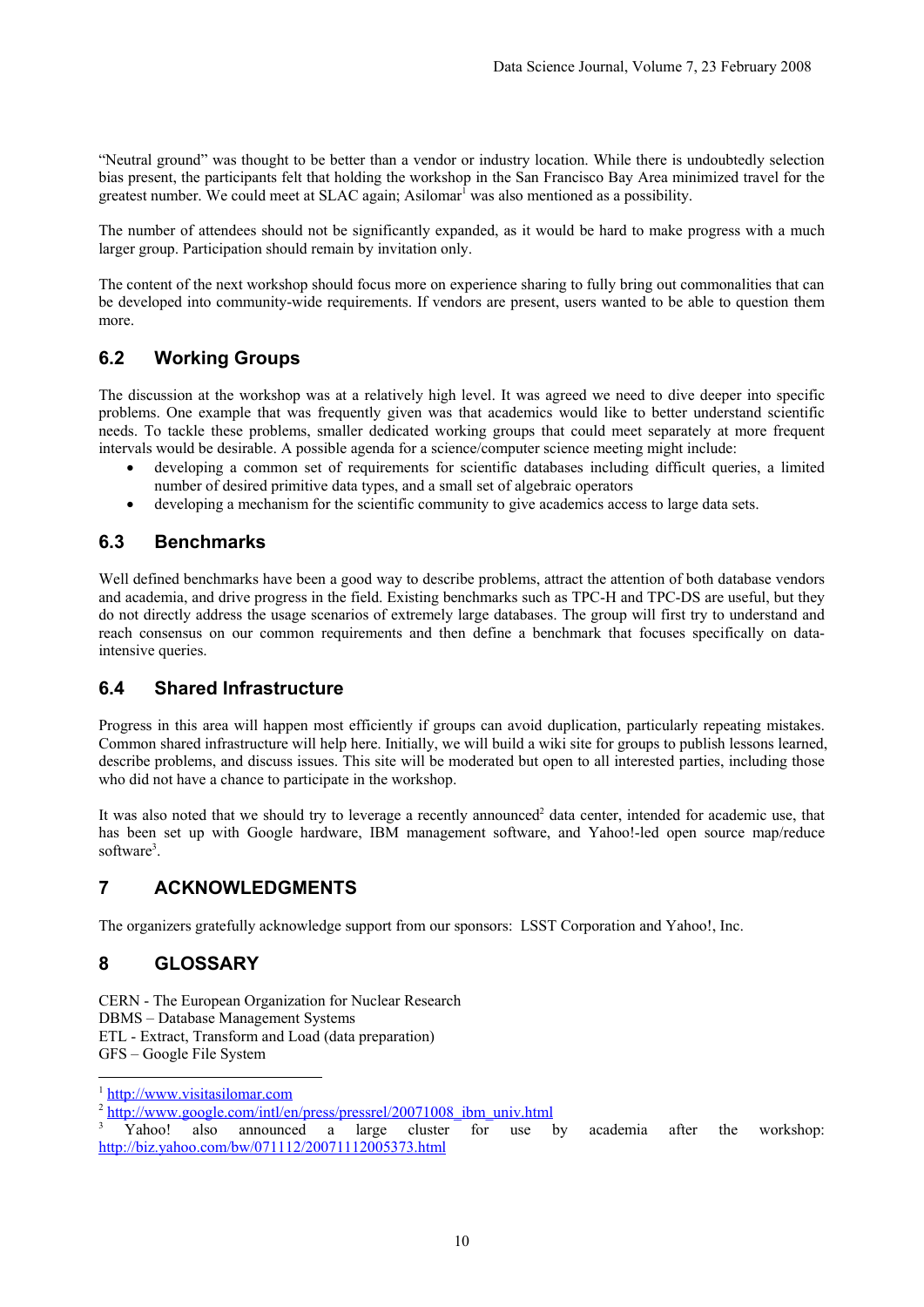HEP – High Energy Physics IPAC - Infrared Processing and Analysis Center, part of the California Institute of Technology JHU - The Johns Hopkins University LHC – Large Hadron Collider LLNL - Lawrence Livermore National Laboratory LSST – Large Synoptic Survey Telescope NCSA - National Center for Supercomputing Applications OLTP - On-Line Transaction Processing ORNL - Oak Ridge National Laboratory PanSTARRS – Panoramic Survey Telescope & Rapid Response System PNL - Pacific Northwest National Laboratory RDBMS – Relational Database Management System SDSC - San Diego Supercomputer Center SDSS – Sloan Digital Sky Survey

SLAC – Stanford Linear Accelerator Center

VLDB – Very Large Databases

XLDB – Extremely Large Databases

#### **APPENDIX A – AGENDA**

| <b>Start</b> | Duration | Speaker                                           | Topic                                                                                                                                                                                                                                                                             |
|--------------|----------|---------------------------------------------------|-----------------------------------------------------------------------------------------------------------------------------------------------------------------------------------------------------------------------------------------------------------------------------------|
| Time         | (mins)   | Moderator                                         |                                                                                                                                                                                                                                                                                   |
| 9:00         | 20       | Jacek Becla                                       | Welcome                                                                                                                                                                                                                                                                           |
| 9:20         | 40       | Dirk Duellmann<br>(LHC)<br>Kian-Tat Lim<br>(LSST) | <b>Examples of future large scale scientific databases</b><br>LHC (20 min), LSST (20 min)<br>The two talks will introduce xldb issues in the context of two scientific<br>communities managing large data sets (High Energy Physics and<br>Astronomy)                             |
| 10:00        | 45       | Jacek Becla                                       | Trends, road-blocks, today's solutions, wishes<br>Panel discussion, scientific community representatives<br>Panel will reveal how the scientific community is using and would like to<br>use databases.                                                                           |
| 10:45        | 20       |                                                   | coffee break                                                                                                                                                                                                                                                                      |
| 11:05        | 85       | Kian-Tat Lim                                      | Trends, road-blocks, today's solutions, wishes<br>Panel discussion, industry representatives<br>Companies will be given 5 min each to give context for their specific xldb<br>problems followed by discussion of how industry is using and would like<br>to use databases.        |
| 12:30        | 60       |                                                   | lunch                                                                                                                                                                                                                                                                             |
| 1:30         | 15       | Andrew<br>Hanushevsky                             | <b>Summary of panel discussions</b>                                                                                                                                                                                                                                               |
| 1:45         | 70       | Andrew<br>Hanushevsky                             | <b>Vendor response</b><br>Panel discussion, vendor representatives<br>Directed questions from the moderator reflecting previous discussions, as<br>well as open time. No sales talks please.                                                                                      |
| 2:55         | 20       |                                                   | coffee break                                                                                                                                                                                                                                                                      |
| 3:15         | 30       |                                                   | Thoughts from academia<br>Panel discussion, academic representatives<br>Representatives from academia give their thoughts about preceding<br>discussions, and their vision of how to improve the connection between<br>the research community and practical peta-scale databases. |
| 3:45         | 60       | <b>Richard Mount</b>                              | Future                                                                                                                                                                                                                                                                            |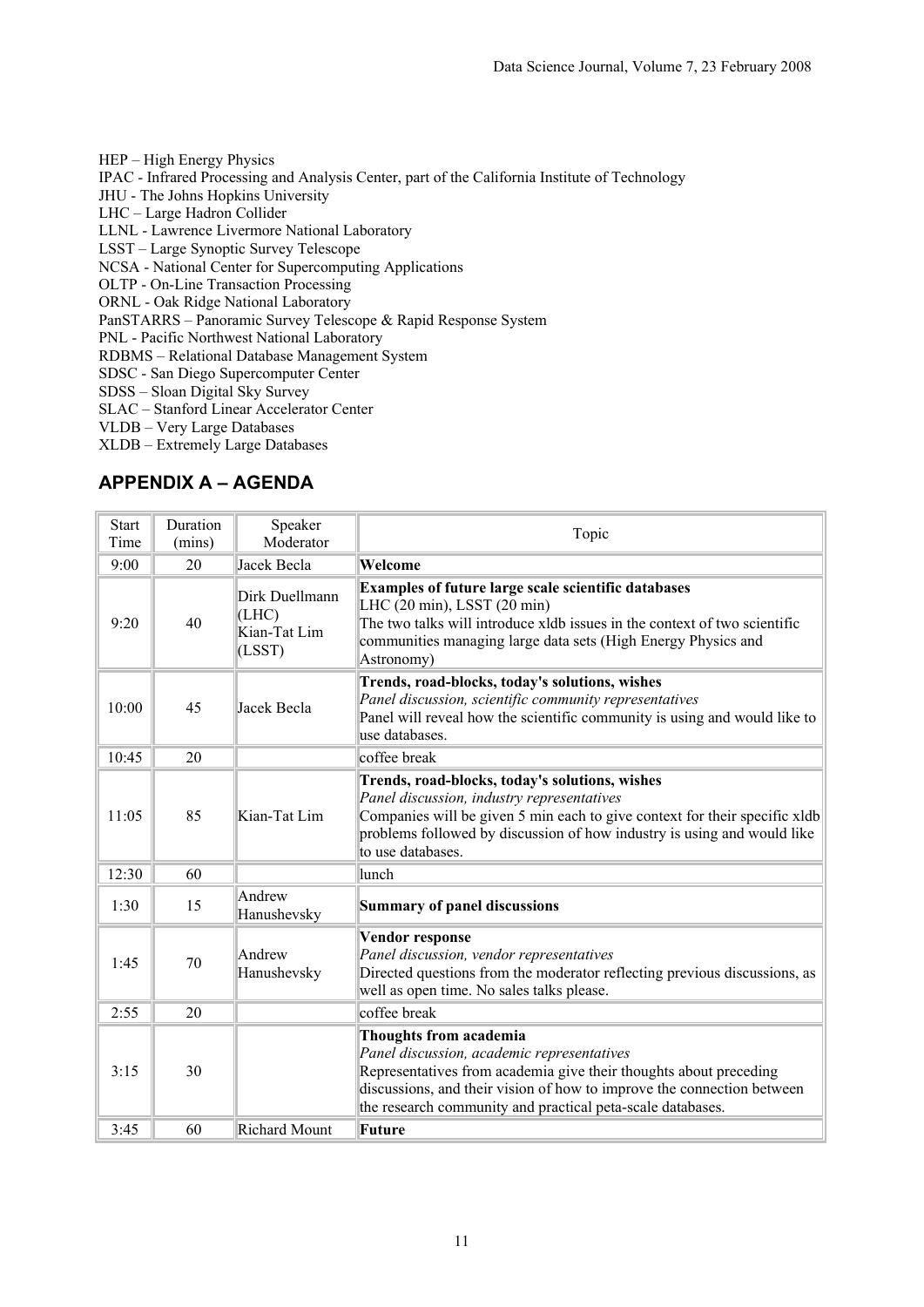|      |    |             | Round table discussion, all<br>How to organize xldb-related work most efficiently including leveraging<br>future large scale applications to advance database technology |
|------|----|-------------|--------------------------------------------------------------------------------------------------------------------------------------------------------------------------|
| 4:45 | 15 | Jacek Becla | <b>Conclusions</b>                                                                                                                                                       |
| 5:00 |    |             | Adjourn                                                                                                                                                                  |

# **APPENDIX B – PARTICIPANTS**

#### **Academia**

- DeWitt, David Univ. of Wisconsin
- Stonebraker, Michael M.I.T.
- Murthy, Raghotham Stanford University

#### **Industrial database users**

- Baldeschwieler, Eric Yahoo!
- Brown, Phil AT&T Labs Research
- Callaghan, Mark Google
- Das, Aparajeeta eBay
- Hall, Sandra AT&T
- McIntire, Michael eBay
- Muthukrishnan, S Google
- Priyadarshy, Satyam AOL
- Ratzesberger, Oliver eBay
- Saha, Partha Yahoo! Strategic Data Solutions
- Schneider, Donovan Yahoo!
- Walker, Rex eBay

#### **Science**

- Abdulla, Ghaleb Lawrence Livermore National Laboratory
- Becla, Jacek SLAC
- Borne, Kirk George Mason University
- Cabrey, David PNNL
- Cai, Dora NCSA, University of Illinois at Urbana-Champaign
- Critchlow, Terence PNNL
- Dubois-Felsmann, Gregory SLAC
- Duellmann, Dirk CERN
- Handley, Tom Infrared Processing and Analysis Center (IPAC)
- Hanushevsky, Andrew Stanford University/SLAC
- Heasley, Jim Institute for Astronomy, University of Hawaii
- Kahn, Steven SLAC/Stanford
- Kantor, Jeffrey LSST Corporation
- Lim, Kian-Tat SLAC
- Luitz, Steffen SLAC
- Matarazzo, Celeste Lawrence Livermore National Laboratory
- Monkewitz, Serge IPAC/Caltech
- Mount, Richard SLAC
- Nandigam, Viswanath San Diego Supercomputer Center
- Plante, Raymond NCSA
- Samatova, Nagiza ORNL / North Carolina State University
- Schalk, T L U.C. Santa Cruz
- Sweeney, Donald LLNL, LSST Corp.
- Thakar, Ani Johns Hopkins University
- Tyson, Tony UC Davis, LSST Corp.